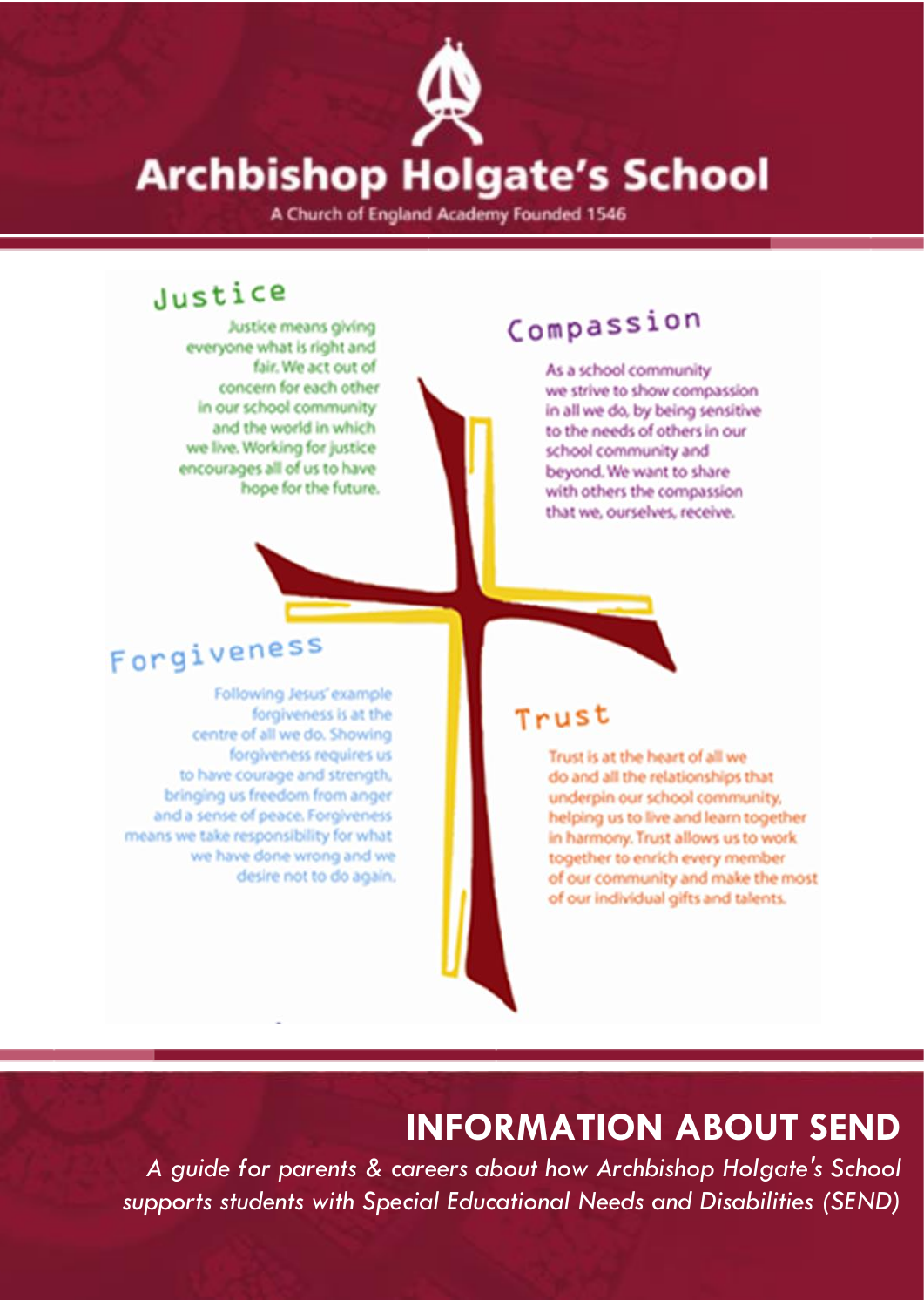### **Introduction and contents**



At Archbishop Holgate's School we are committed to ensuring that every child has every opportunity to flourish, grow in confidence and

make the most of their individual gifts and talents. We recognise that every child is unique and different and that for some children they need extra support. We are committed to ensure that all students in the school, receive the support and challenge they require to do their very best.

### **"Your present circumstances don't determine where you can go; they merely determine where you start."**

I trust that you find this booklet helpful and informative in explaining how we can work together to support your child to flourish. We are very proud of how we work closely with parents and students to ensure that every child's journey through the school is a happy and fulfilling experience.

### **'I have come that they may have life, and have it to the full.' John 10:10**

If you still have questions after you have read this booklet, please do not hesitate to contact your child's Head of Year to discuss your concerns.

#### **Contents**

| Page 3  | <b>What are Special Educational Needs</b><br>and Disabilities?       |
|---------|----------------------------------------------------------------------|
| Page 4  | <b>Identification and Assessment of</b><br><b>Children with SEND</b> |
| Page 6  | <b>SEND Waves of Intervention</b>                                    |
| Page 7  | SEND register and support plans                                      |
| Page 8  | What is an Educational Health Care<br>Plan (EHCP)?                   |
| Page 9  | <b>Testing</b>                                                       |
| Page 10 | <b>Exam Access Arrangements</b>                                      |

Page 12 Useful external links

Andrew Daly, Headteacher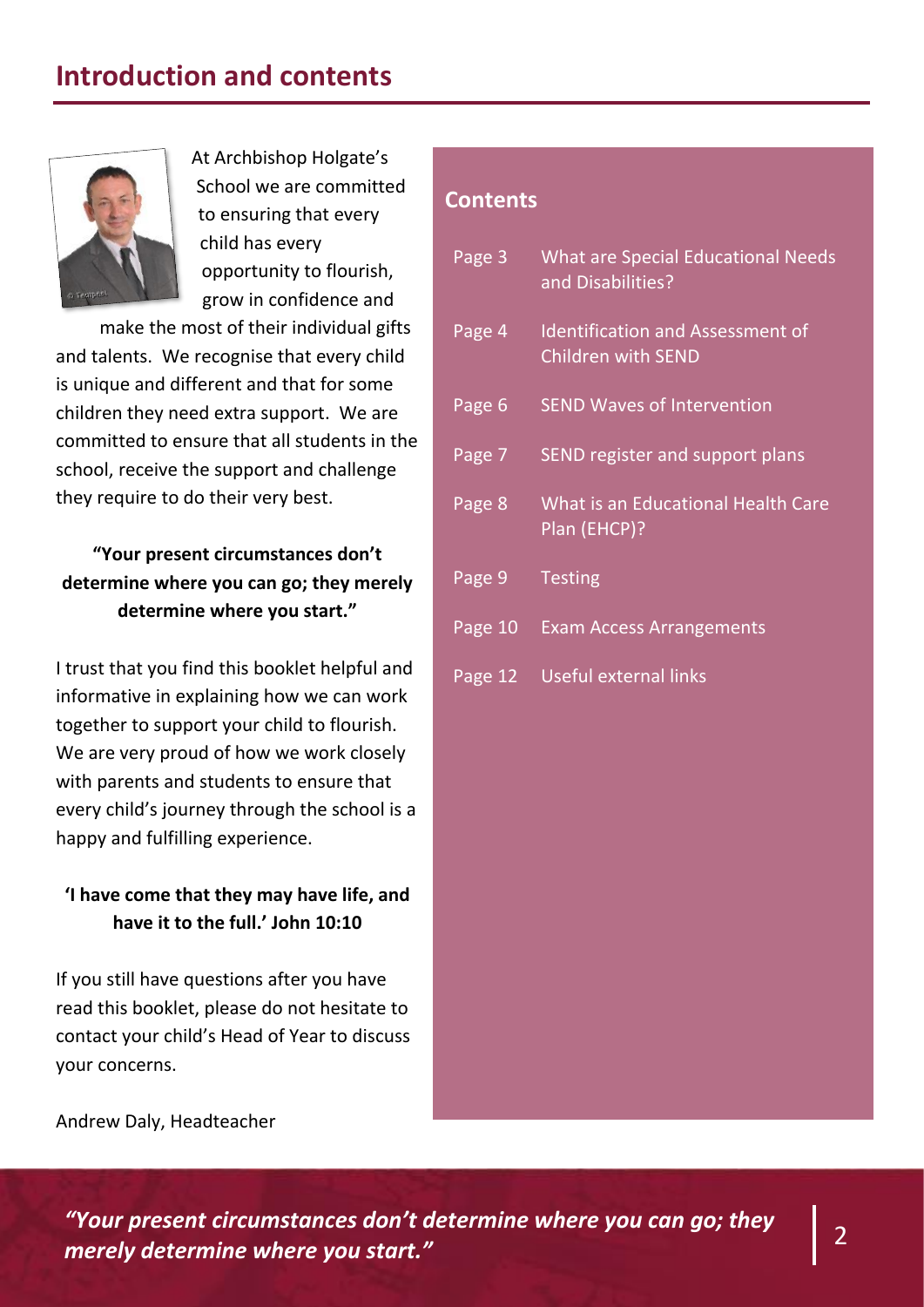# **What are Special Educational Needs and Disabilities?**

A child has a special educational need or disability (SEND) if they have a learning difficulty or disability which calls for special educational provision to be made for them. A child of compulsory school age or a young person has a learning difficulty or disability if they:

- a) have a significantly greater difficulty in learning than the majority of others of the same age; or
- b) have a disability which prevents or hinders them from making use of educational facilities of a kind generally provided for others of the same age in mainstream schools or mainstream post-16 institutions.

The SEND Code of Practice 2014 (updated January 2015) sets out four broad areas of special educational need that include a range of difficulties and conditions:



### *The code states that:*

Many children and young people have difficulties that fit clearly into one of these areas; some have needs that span two or more areas; for others the precise nature of their need may not be clear at the outset.

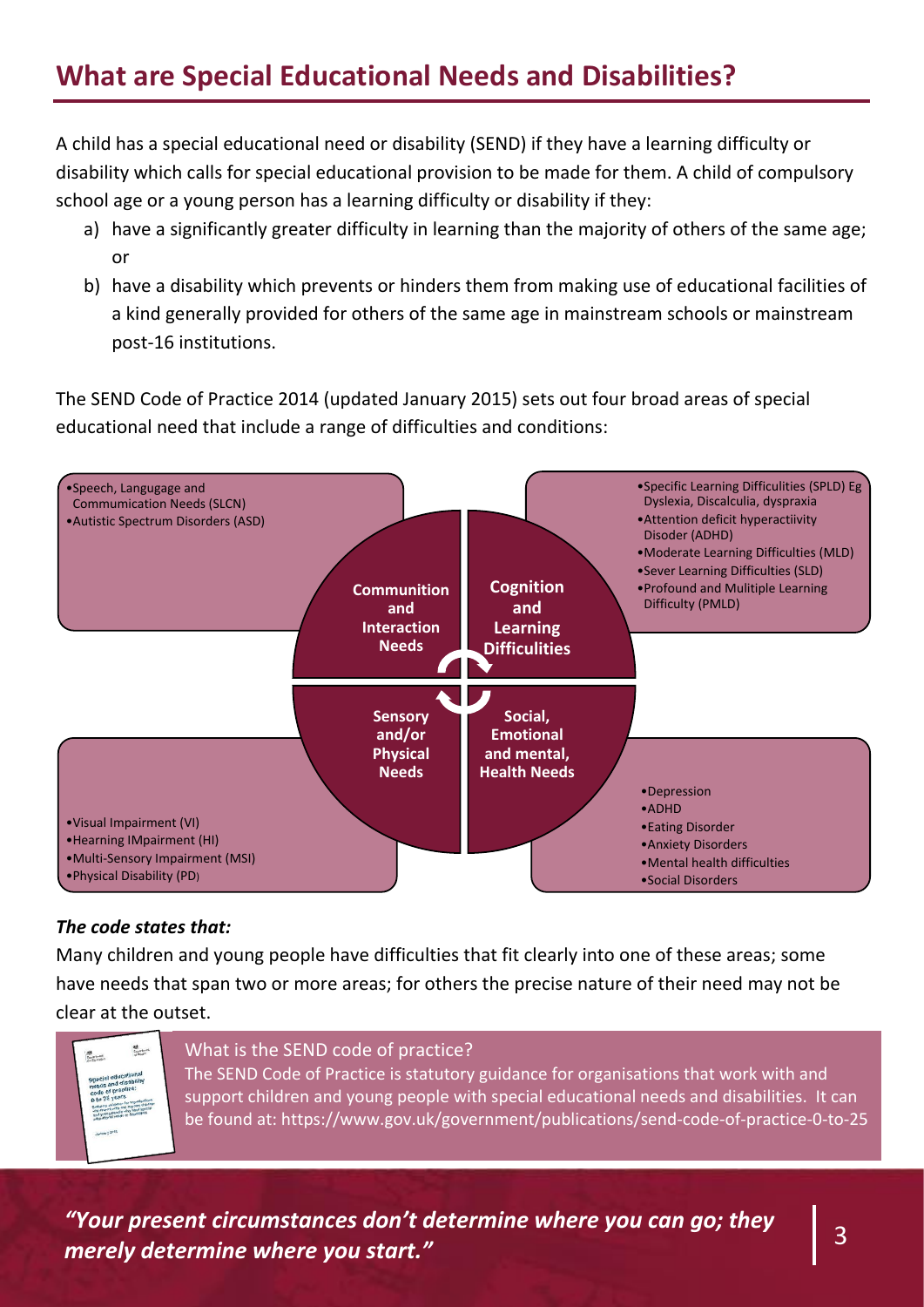## **Identification and Assessment of Children with SEND**

As set out in the SEND Code of Practice, the school follows the Graduated Approach to Assessment, which follows the four stages of Assess, Plan, Do and Review. This allows for a more personalised approach to the identification, planning and assessment of SEND.



- 1. **Assess** the school will use a varety of methods to assess the SEND need. These include:
	- Teacher assessment
	- Internal data on attainment, progress, behaviour, attendance and Work samples
	- Parent and stduent views
	- Advice from external agencies
	- Information collected from primary school

In York we use the councils 'Banding Documents' to identify thresholds of need. These can be found at: https://www.york.gov.uk/SEN.

The banding documents describe good practice and entitlement across all areas of need. They aim to ensure clarity, consistency and transparency for schools, parents, practitioners, the Education, Health and Care Plan Panel, and the equitable use of finite resources.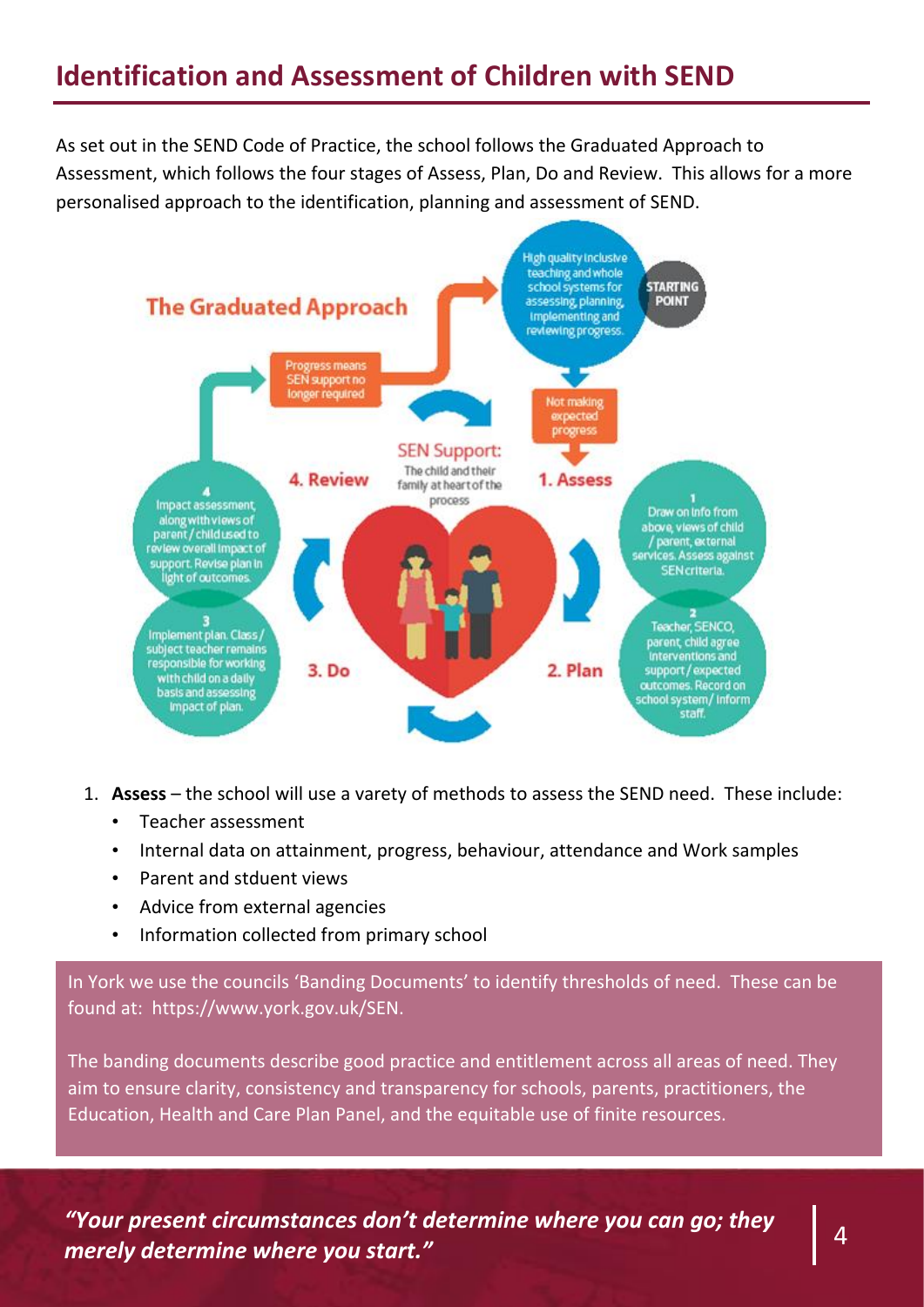- 2. **Plan** The school will create a support plan for the student in partnership with parents/carers, the student and teachers. This will include:
	- Reasonable adjustments teachers should make to provide high quality teaching
	- The development of a 'student profile'
	- What additional provision/intervention is needed to ensure they make progress
	- SMART (Specific, Measureable, Acheivable, Realsiitc and Timed) targets are set
- **3. Do** The plan will then be implemented for a period of time before it is reviewed again. For example, if a child is on a My Support Plan, this will be reviewed every 3 months.
- 4. **Review** The plan will be reviewed by parents/carers, the student and teachers. They review will be looking at:
	- Have student met/on track to meet expected targets? What evidence is there?
	- Has there been any improvement on their rate of progress?
	- How is the pupil responding to the targeted provision?
	- Are there changes to the SEND?

At this stage it is hoped that a fuller understanding of the need has been established and from this it will be decided to either:

- a) continue with the current plan since it is proving to be successful
- b) try different strategies that might prove to be more successful

#### This is known as a *graduated response*.

### **What is a SENDCO?**

A SENDCO (Special Educational Needs Coordinator) is a teacher who coordinates the provision for children with special educational needs or disabilities in schools.

The role of the SENDCO is as the expert in the school on all Special Educational Needs. They will not be directly involved with every child with SEND, but will coordinate the interventions and advice the Pastoral Team on how best to support every child.

The SENDCO will lead on all students with an Educational Health Care Plan (EHCP).

Our SENDCO is Miss Meg Holmes. She also teaches RE. You can contact Miss Holmes: *Phone - 01904 411341 or Email [sendco@archbishopholgates.org](mailto:sendco@archbishopholgates.org)*



*Miss Meg Holmes SENDCO*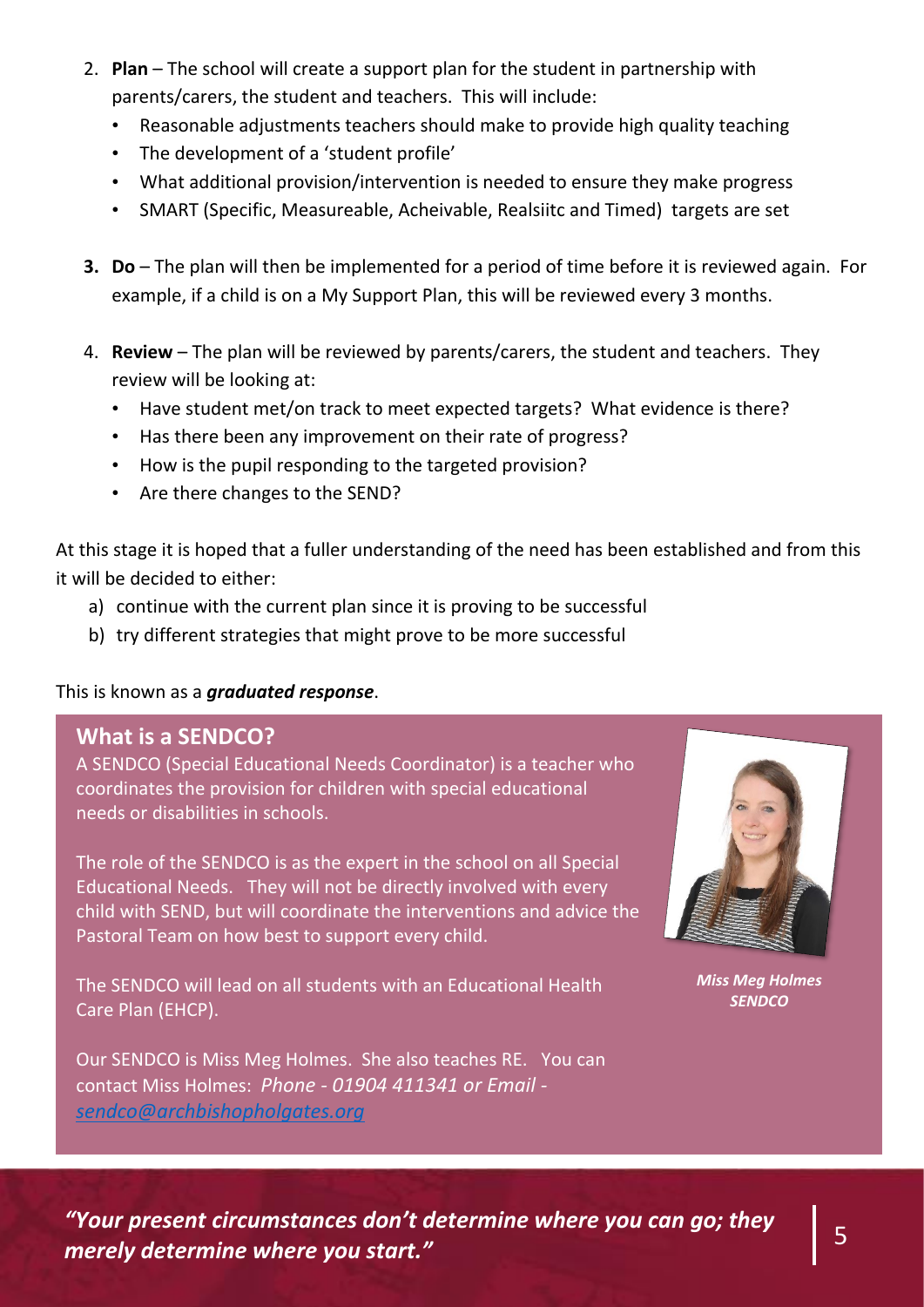Once a need has been identified, students will be given a 'Wave of Intervention'. This is decided by the SENDCo, in cooperation with staff and parents/carers, and outlines the type of support that the individual student receives. These are summarised below:



#### **High quality inclusive teaching**

High quality, inclusive teaching ensures that planning and implementation meets the needs of all pupils, and builds in high expectations for all pupils, including those with SEN. It is about the dayto-day interactions that take place in the classroom and the different pedagogical approaches teachers use to engage, motivate learners which ensure good pupil progress.

### *High quality teaching, differentiated for individual pupils, is the first step in responding to pupils who have or may have SEN. Additional intervention and support cannot compensate for a lack of good quality teaching.*

*SEND Code of Practice, p.99*

#### **Additional interventions**

Any additional interventions and support are developed in partnership with parents, the student and the school. These are wide and varied, but should all be part of a clear plan of support to address the specific need identified.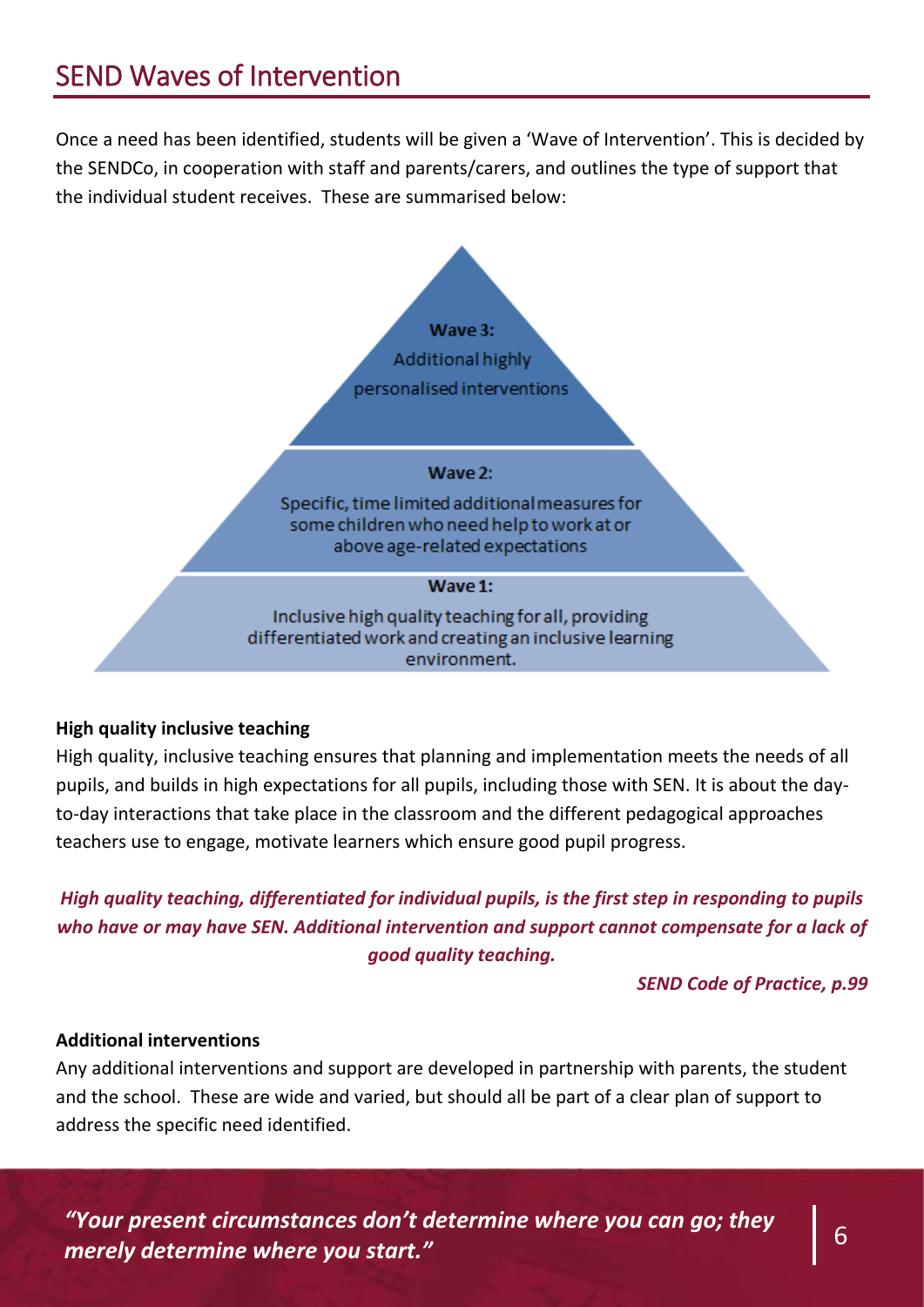## **SEND register and support plans**

The school informs all staff of the exact needs of all students with a Special Educational Need. We also inform staff how to best implement 'Quality First Teaching' for each child as an individual and explain any other additional support they are receiving and how this can be incorporated into the classroom. Below is a summary of the different SEND levels and support plans that we use to support a child:

| Monitoring     | For the majority of students, the school will support the child's need by<br>completing a 'Pen Portrait' in partnership with students and parents.<br>These will be led by that student's pastoral team after being developed in<br>partnership with the SENDCo classroom teachers, parents and the child.<br>These children will typically be a Band 0 or 1 on the City of York's SEND<br>banding documents.                                                                                                                      |
|----------------|------------------------------------------------------------------------------------------------------------------------------------------------------------------------------------------------------------------------------------------------------------------------------------------------------------------------------------------------------------------------------------------------------------------------------------------------------------------------------------------------------------------------------------|
| SEN<br>Support | Some students will require a greater or more specialised level of<br>support/intervention. In partnership with students and parents, either a<br>'Pen Portrait' or a 'My Support Plan' will be completed and implemented.<br>This will be developed in partnership with the school, parents and the child.<br>These children will typically be a Band 2 on the City of York's SEND banding<br>documents.<br>Interventions for students on SEN Support will be led by the SENDCo in<br>partnership with the school's pastoral team. |
| <b>EHCP</b>    | A small number of students with significant learning difficulties might need<br>an assessment that could lead to an Education, Health and Care Plan<br>(EHCP).<br>These children will typically be a Band 3+ on the City of York's SEND<br>banding documents.<br>These will be led by the SENDCO and developed in partnership with<br>parents, the child, classroom teachers and any relevant external agencies.                                                                                                                   |

*"Your present circumstances don't determine where you can go; they merely determine where you start." 7*<br>*merely determine where you start."*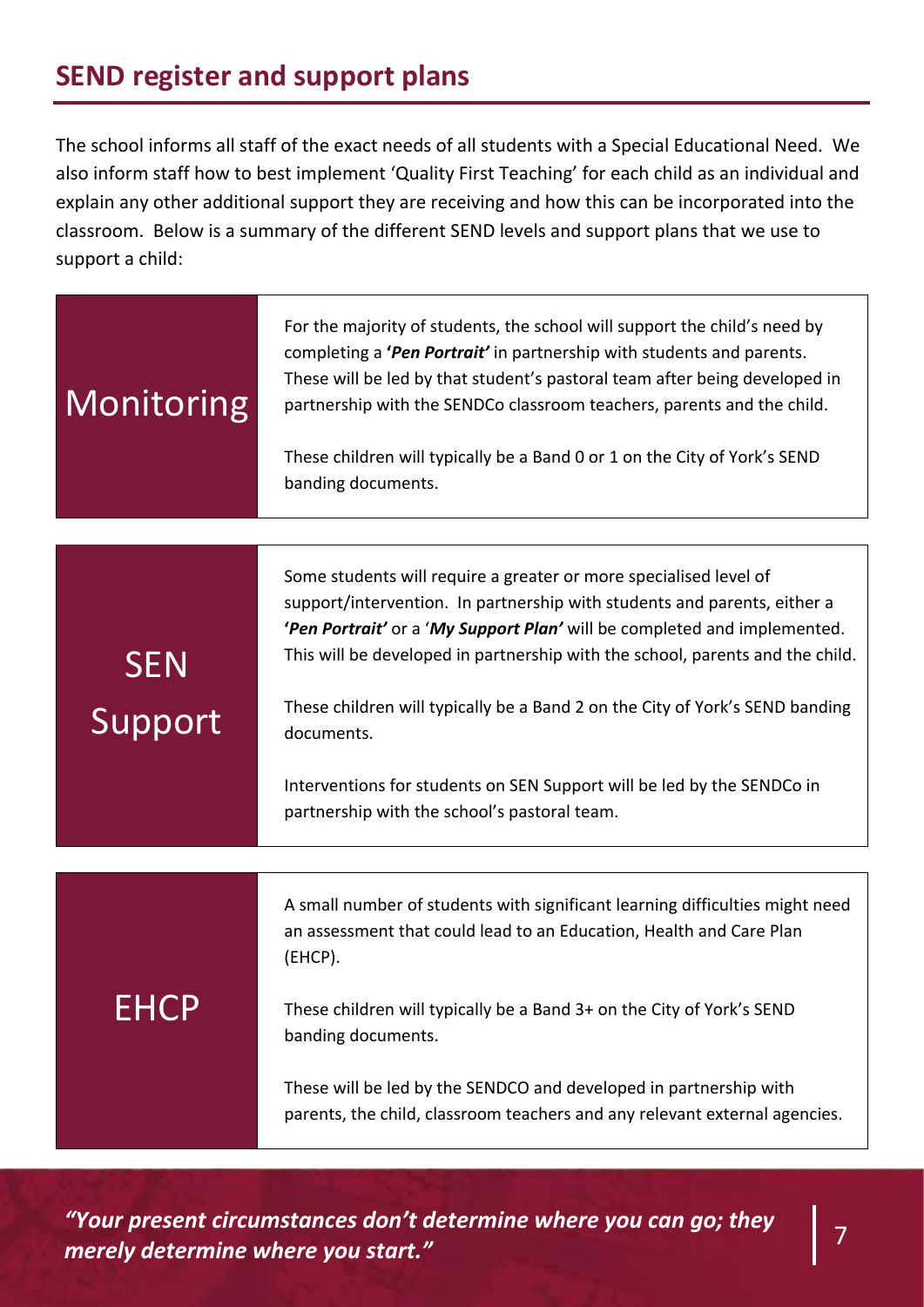# **What is an Educational Health Care Plan (EHCP)?**

If your child's needs are very complex and/or severe the school may ask the Local Authority to carry out a Statutory Assessment:

- This is a very detailed assessment of your child's needs. Parents or carers, the school and a range of professionals will all be asked to provide written reports.
- At the end of the assessment phase the Local Authority will consider these reports to help decide whether or not to issue an Education Health Care Plan/Single Plan for your child.
- As a parent/carer you also have the right to ask the Local Authority to carry out this assessment although it is usually best if you can do this with the support of the school.
- Statutory Assessment is only appropriate for a small number of children. Your school SENCO or the Parent Partnership Service will be able to advise you about this.

#### *Summary of how school would apply for an EHCP*



If the Statutory Assessment shows that your child needs an Educational Health Care plan they will produce a detailed individual plan advising schools what they must do to support your child.

If your child has an Education Health Care Plan the school must:

- Hold an Annual Review Meeting to which you and other professionals must be invited.
- The meeting will also look at the Health and Social Care needs of your child.
- Provide your child with the full range of support specified in their statement. This usually equates to additional support and may be group or individual support. This is extra money provided to the school to fund the required support.

**For more information on Educational Health Care Plans and the process of how requesting an EHCP, please see:**

**https://www.yor-ok.org.uk/families/Local%20Offer/education-health-careplan.htm**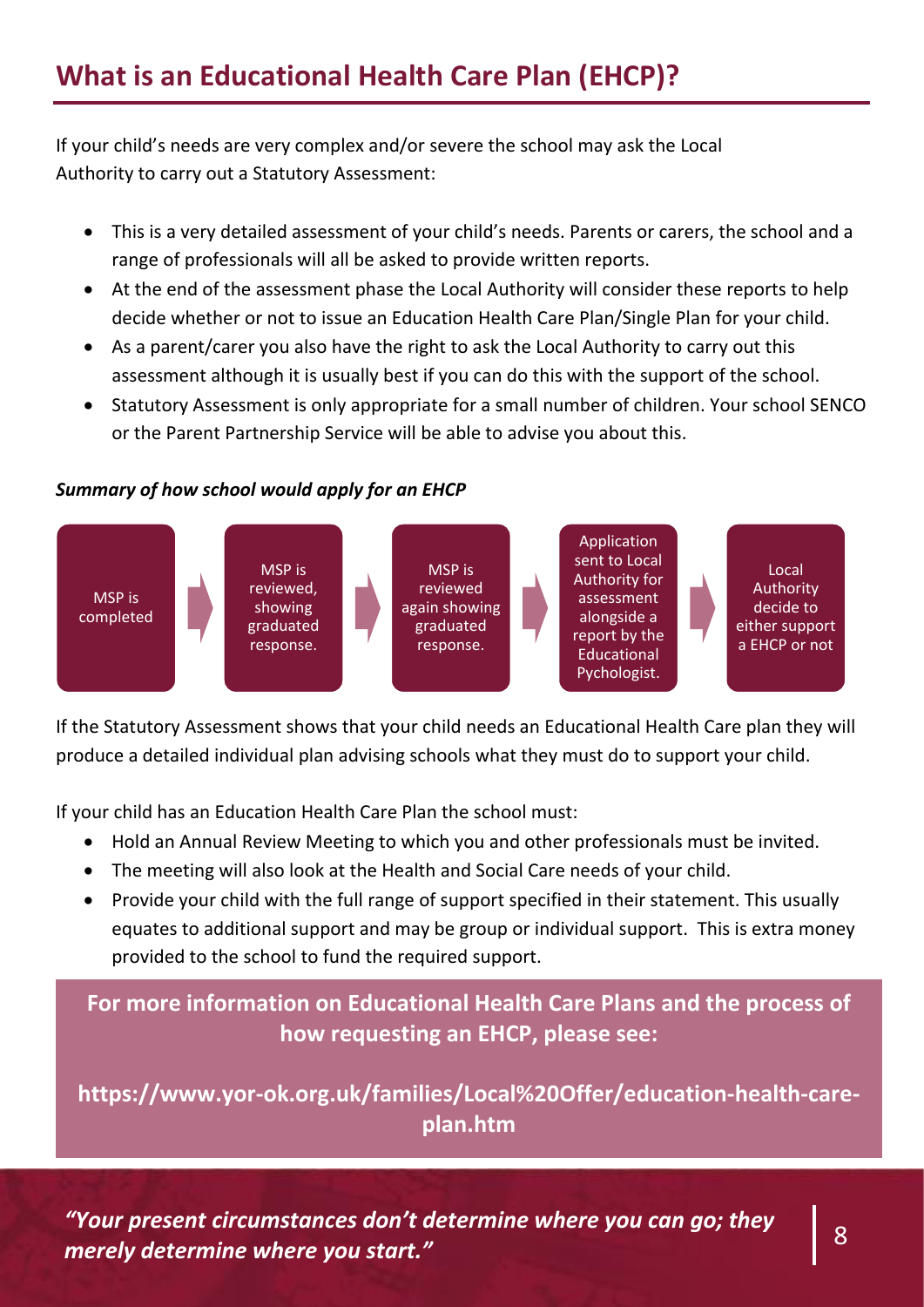# **Testing**

The school are able to complete some tests and screens if we feel your child may benefit from extra support, intervention or Access Arrangements in examination settings.

### **Screening:**

It is possible your child has had screening or intervention at primary school, if this is the case any additional support they have received in line with a Special Educational Need will have been passed on by their Primary School during the transition period.

We only screen those that have been identified as having a special educational need or those students who have been flagged by teaching staff as experiencing barriers. If your child is to be screened you will receive communication from school outlining the process.

#### **We can complete the following testing:**

• *Reading: WIAT III:*

This is a battery of individual educational tests which measure reading accuracy, spelling, reading comprehension and reading speed.

• *Handwriting (Where appropriate): DASH.* 

This assesses free writing speed and legibility.

### • *Dyslexia Screen: GL Dyslexia Screener*

(please note this is not diagnostic, it merely gives us information about the likelihood of dyslexia and prevalent traits). This assesses across 6 attainment and ability areas – nonverbal reasoning, reading, spelling, vocabulary, perceptual speed and phonological processing.

### • *Processing: CTOPP II.*

This is a battery of tests that focusses on processing speed.

In order to satisfy JCQ guidelines your child must be assessed by a qualified assessor no earlier than Year 9. In most cases your child will be assessed in the Spring Term of Year 9.

Any results worthy of note are shared with the student and their parent/carer and also with the student's teaching staff in order that strategies are put in place in order to best support the young person.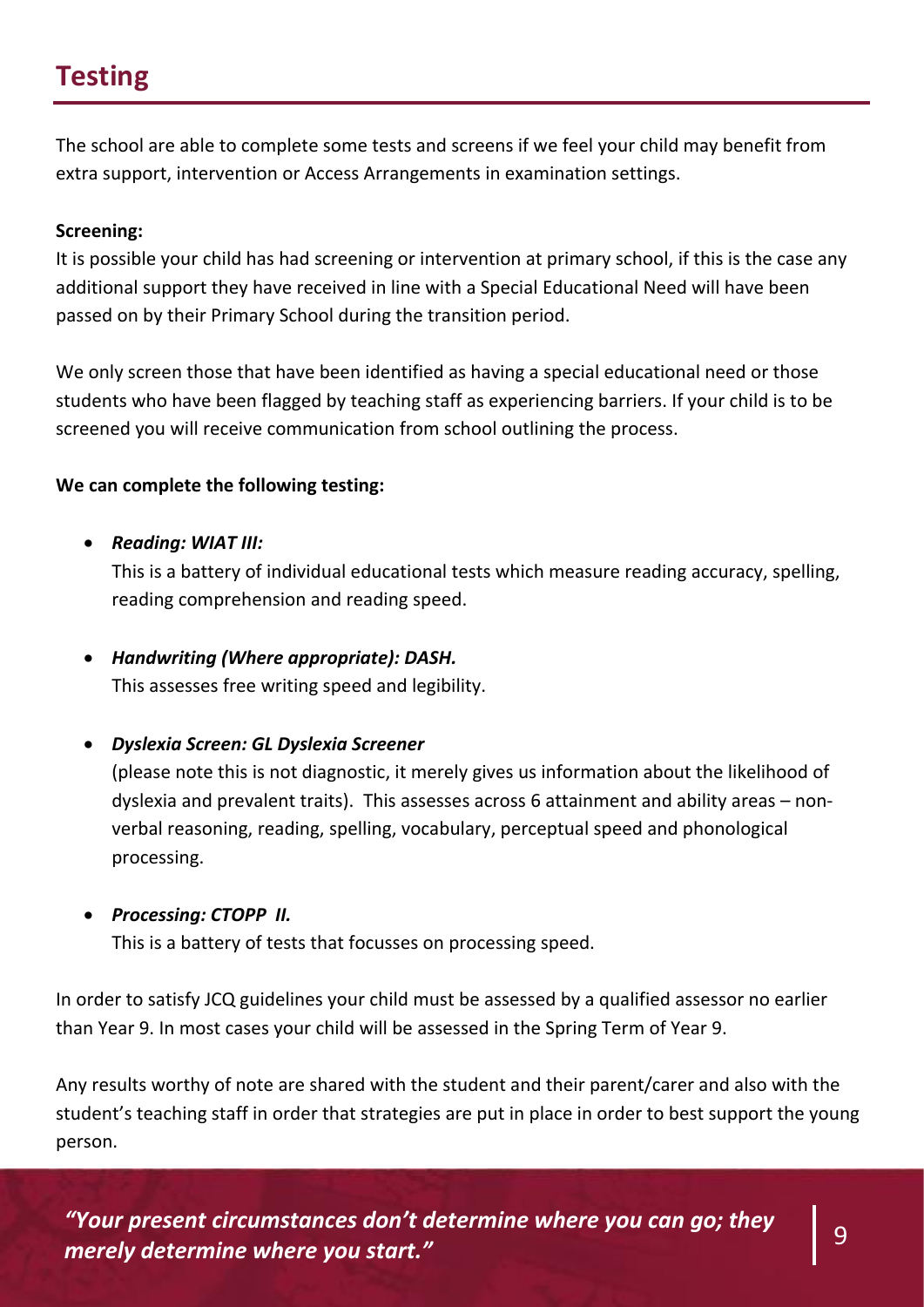### **Exam Access Arrangements**

Exam Access Arrangements (AA) are the reasonable adjustments that can be made for an exam candidate, and might include things such as extra time to complete an exam paper, permission to use assistive technology, or provision of rest breaks.

**Exam arrangements can only be granted if they are a candidate's 'normal way of working' and the candidate has a history of need.** Any arrangements made must reflect the support that the candidate has had in the past few years, alongside their assessment test results. An assessor's report must show that the candidate has a significant and long-term impairment. For example, a candidate who is eligible for extra time would need to have scores that are below average in speed of writing, reading, reading comprehension or cognitive process, demonstrating they work much more slowly than others. This must then be backed up by teachers, and evidence must be provided that this is the candidate's normal way of working.

### **Who to talk to…**

If you think your child should have Exam Access Arrangements please contact our SENCO, Miss Meg Holmes by either phoning *01904 411341 or Email - [sendco@archbishopholgates.org](mailto:sendco@archbishopholgates.org)*

REMEMBER – We do not look at Exam Access Arrangements before your child is in the Spring Term of Year 9.



*Miss Meg Holmes SENDCO*

# Where can I find more information?

Visit the school's website at:

# <https://archbishopholgates.academy/send>

You will find a host of information here that explains in detail how we can support your child.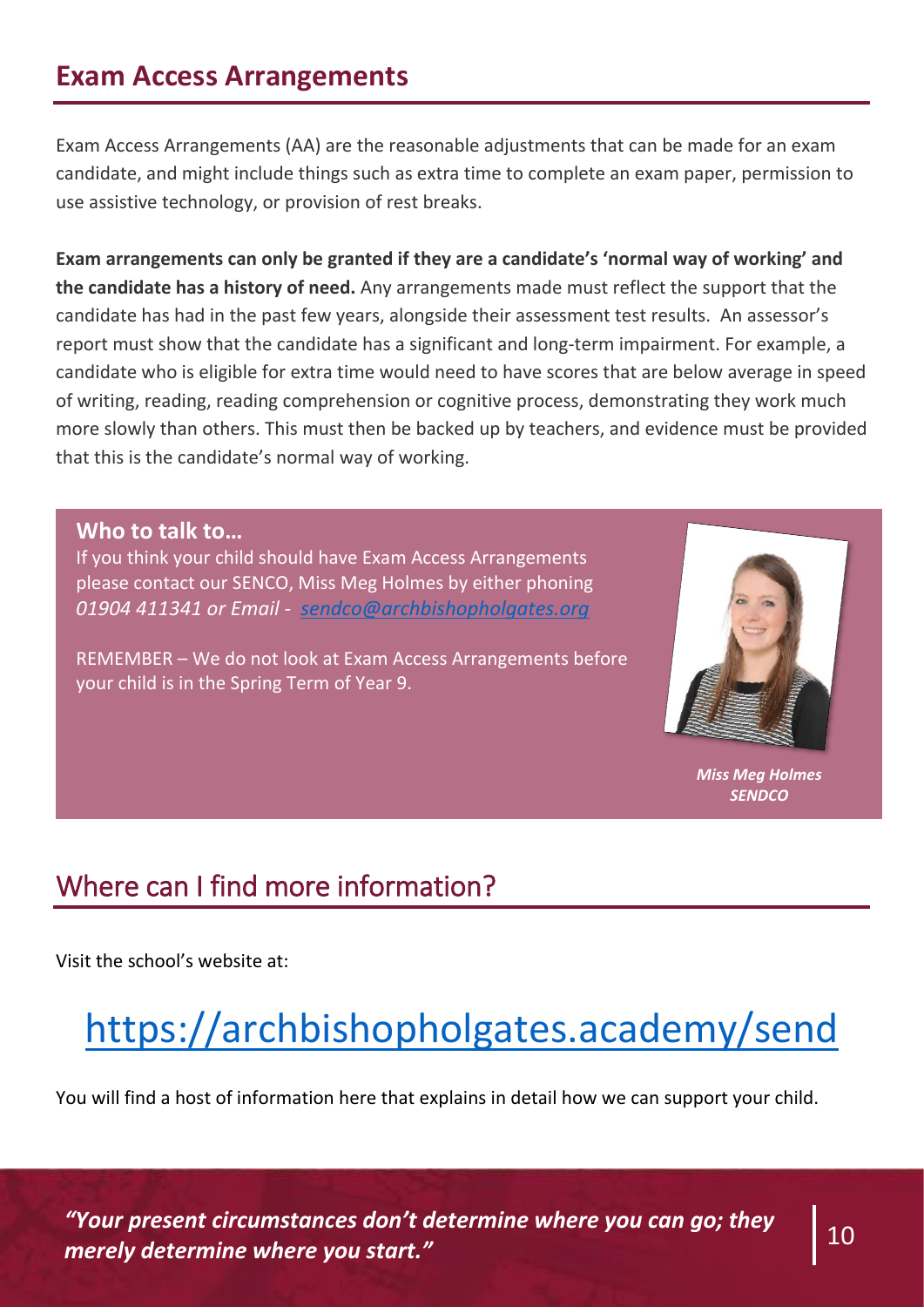### **What sort exam arrangements are available?**

This list is not exhaustive, but these are some of the most common arrangements:

**Extra time**: The most frequent AA is extra time which is 25%. More time can be allocated to candidates with more severe difficulties and disability on an individual case by case basis.

**A reader**: Readers can be used for candidates who have visual impairments or a disability that affects their ability to read accurately themselves. In some cases, a computer reader will be allowed.

**A scribe**: Scribes can be allocated to candidates who have a disability or injury that affects their ability to write legibly.

**Modified papers**: These are papers which must be ordered well in advance of the exam in different sizes, fonts, colours, braille, or modified language.

**Assistive technology**: If the candidate uses assistive technology as their normal way of working they will be able to continue this for exams. Some of the most common requests are for word processors, exam reading pens, computer text readers, and voice processors.

**Separate room**: This is suitable for candidates with very specific needs.

**Rest breaks**: Supervised rest breaks, these are not included in the extra time allowance.

Candidates who have a history of needing rest breaks and/or a separate room do not necessarily have to apply for AA, the school's SENDCo can organise this as long as it reflects the person's normal way of working and can be evidenced over a period of time.

The SENDCo must be satisfied the need is genuine, and those eligible might include pupils with learning, communication and interaction needs; a medical condition; and sensory, physical, social or mental and emotional needs. Access Arrangements should neither advantage those with them or disadvantage those without them, all students should have equal access to exams.

Not every student who is entitled to Access Arrangements (AA) has a Special Educational Need. We assess all our students if they qualify for AA in Year 10 and inform parents of the outcome.

If you believe your child is entitled to AA, please contact the schools SENDCO to discuss. For further information please visit:

*<https://www.jcq.org.uk/exams-office/access-arrangements-and-special-consideration>*

*"Your present circumstances don't determine where you can go; they merely determine where you start."* The *merely determine where you start."*